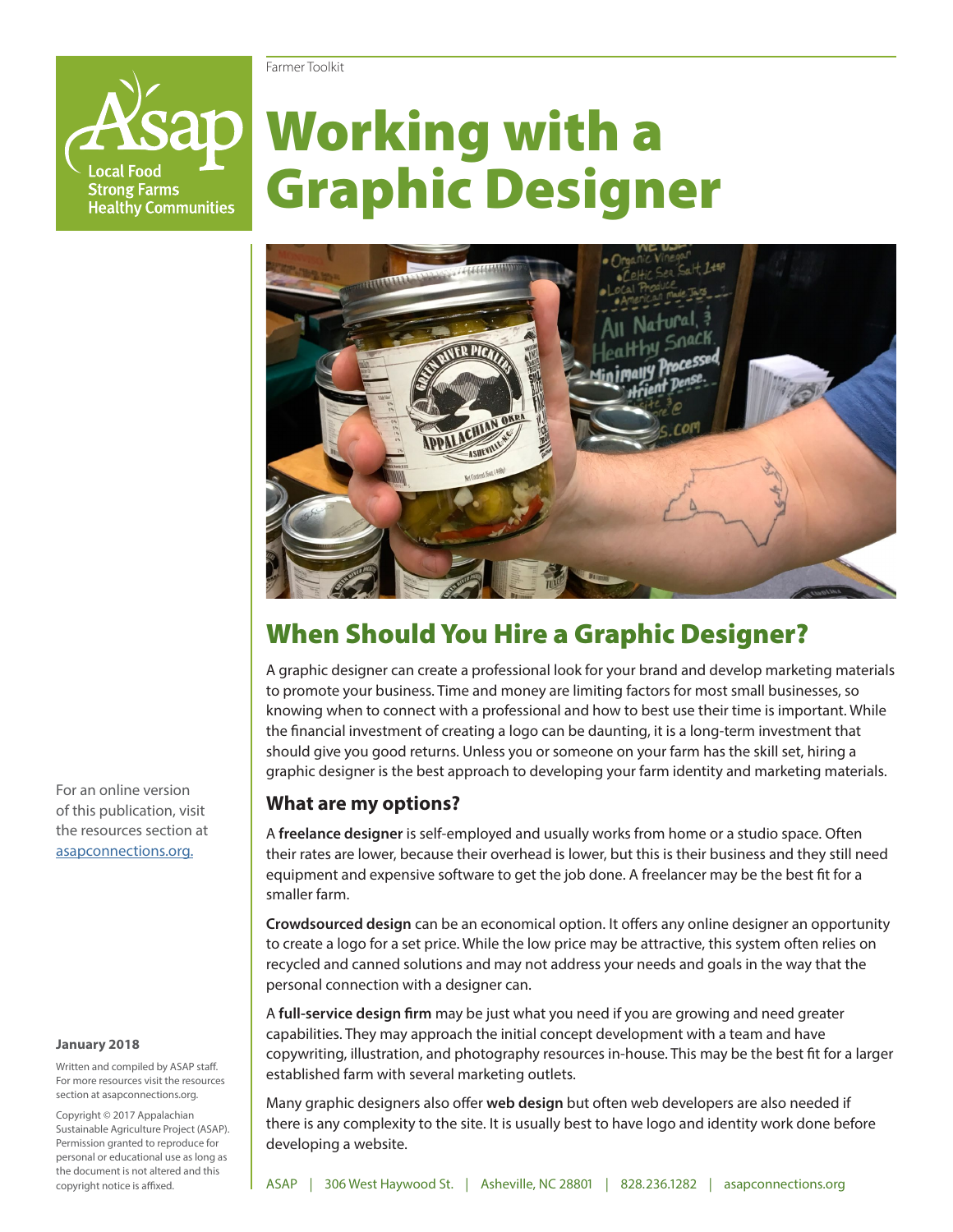#### **Choosing the right designer**

When you decide it's time to professionalize your logo or brand, the first step is finding a designer you can connect with. A good strategy is to identify logos or materials that you like and find out who did the design. You may get a referral from a friend or consider a designer that has worked with other farms. You can always search online for designers in your region.

When considering a designer:

- Look at samples—most serious designers will have a website to showcase their work.
- Make sure you like their style—don't expect an illustrated logo from a designer that does not show illustration in their portfolio.
- Ask for a quote or price range—some designers will quote a flat rate and others will charge an hourly date depending on the type of project. You will need to provide adequate information about your project to get a fair price.
- Interview a designer or two—this gives you the opportunity to judge if you have a good fit.
- What is the range of materials you need—do you need one designer to meet all of your needs. Many designers specialize but work closely with other designers in allied fields.

#### **Before you hire a graphic designer**

To make the best use of your time and the money you will be paying a designer, spend some time beforehand thinking through your needs and what you want your design to communicate. The most efficient approach to a design project begins with a design brief. A design brief is a document that provides the designer with the information needed to begin the creative process, and allows you to focus on exactly what you want to achieve before any work begins on the project. A design brief should primarily focus on your desired results and outcomes of the project. It should not attempt to deal with the aesthetics of design—that is the responsibility of the designer. A good design brief will ensure that you get a high quality design that meets your needs.

# The Design Brief

#### **About your business**

An overview of your business history and a statement of your goals is the best starting point for a design brief. This information will let your designer know more about your business and better able to develop designs to meet your needs. Provide your designer with a design brief in advance of meeting if possible and they will review and ask more questions to get a good feel for the project. That conversation is critical, but this documentation will be an important reference. A design brief should begin with the basics—who, what, when where, why of your farm.

**Who:** Who are you? What is your story? The [Storytelling Toolkit](https://drive.google.com/file/d/1GUpxlAGT2T4evf9xz9SzgHLSnf4F0eWz/view) can help you formulate this information into a story and may be useful in developing content for marketing pieces.

**What:** What does your farm business do and how do you do it? What are your products? What is your business' personality? What makes you different from your competitors? What do you value the most?

**When:** When was your farm established? What is your farm's history?

**Where:** What is your business' local connection or sense of place?

**Why:** Why are you farming? Why should people support you? What are the goals and vision of your business?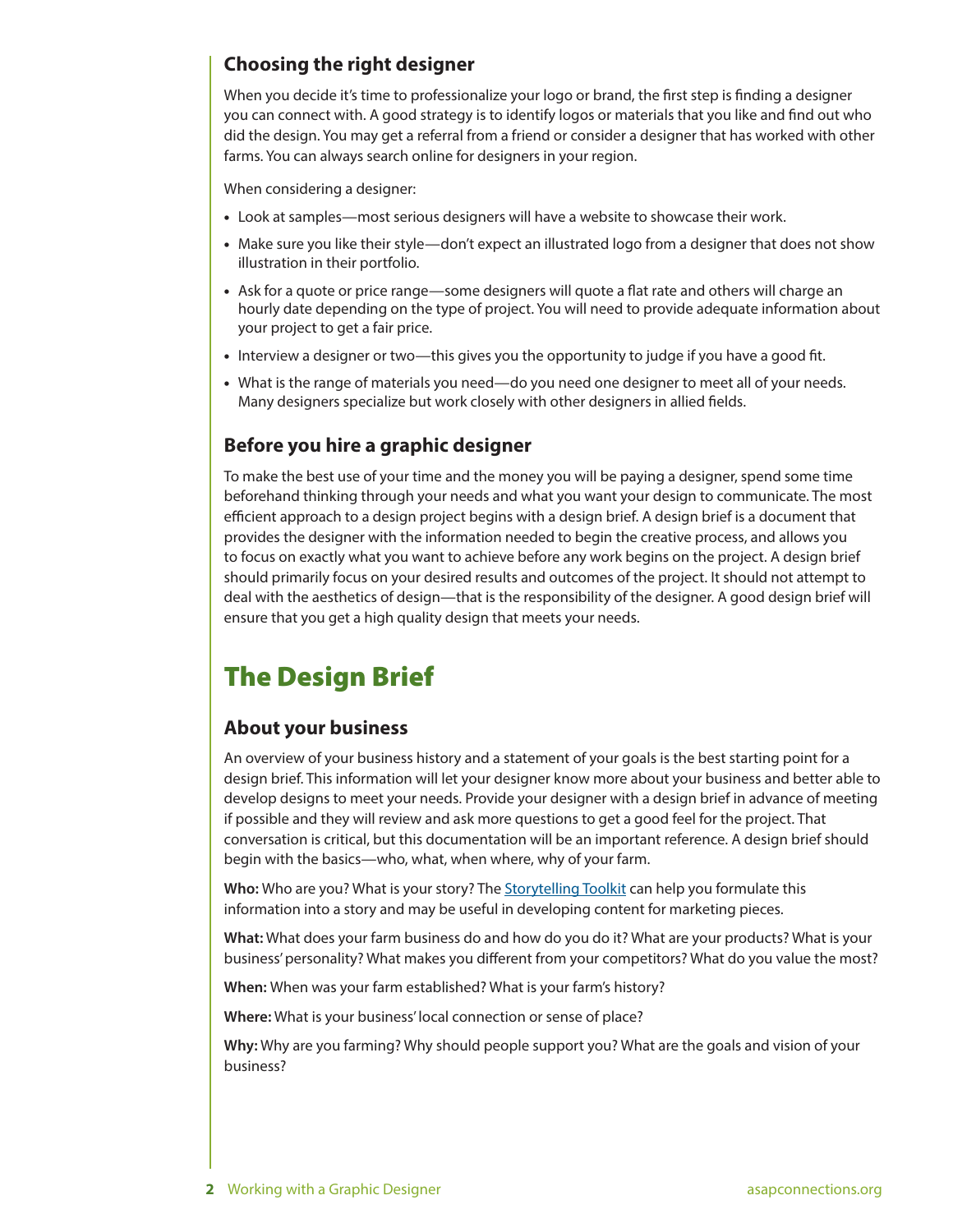#### **About your project**

The second portion of a design brief delves into project-specific information. Information for a logo development will be a bit different from a brochure or retail product label. This information will help a designer understand your project goals and desired outcomes. This process will also help you crystallize your thoughts on what you need and will aim your designer in the right direction. If you have current or past materials, provide those materials to your designer and discuss your likes and dislikes of those designs. Consider the following questions and provide as much detail as possible.

- What is the overall goal of the design project?
- What are you trying to communicate and why?
- Is this a stand alone piece or part of a larger marketing plan?
- Who is the target market and what are their demographics and psychographics? (i.e. age, gender, income, tastes, views, attitudes, employment, geography, lifestyle)
- Who is your competition? Provide examples.
- How will you measure success?

#### **Logo design**

Logo development can be an exciting step for a business. It will be the centrepiece of your branding and should serve you for a long while. A good logo is distinctive, yet simple and it effectively conveys your intended message.

- What is the tone or feeling you would like to convey?
- Is there specific imagery you want to include?
- Are there colors and styles that you like or dislike? Provide the designer with things not to do, and styles that you do not like or wish to see in your design.
- Do you have a tagline or copy that must be integrated into the logo design?

#### **Print and website design**

Marketing and promotional materials, or website design will need additional information and resources. The copy and images used in a design are as crucial as the design. Rely on your designer for suggestions of resources like a copywriter or photographer. Many print designers also do simple websites and offer site maintenance. More complex sites may require the services of a programer.

Designers consider themselves to be problem solvers. It is best to not have rigid ideas about the format of a piece—your designer can help you identify options and flush out an effective strategy.

- What problem is the piece solving? Are you trying to reach new consumers, sell more products, or build awareness of your products or services?
- If you already have a logo, is it effective and meeting your goals?
- What copy (text) needs to be included in the design? Who is providing the copy or does a copywriter need to be involved?
- Do you have images or do you need a photographer? If you have photography, is the quality appropriate for the intended use?
- Will you need illustrations or diagrams? Who is providing these or do they need to be created?
- Will materials be printed? Designers usually have relationships with multiple printers and should be able to suggestion the best way to reproduce your design.
- Will you need a domain name and web hosting?
- What other information should the designer know?